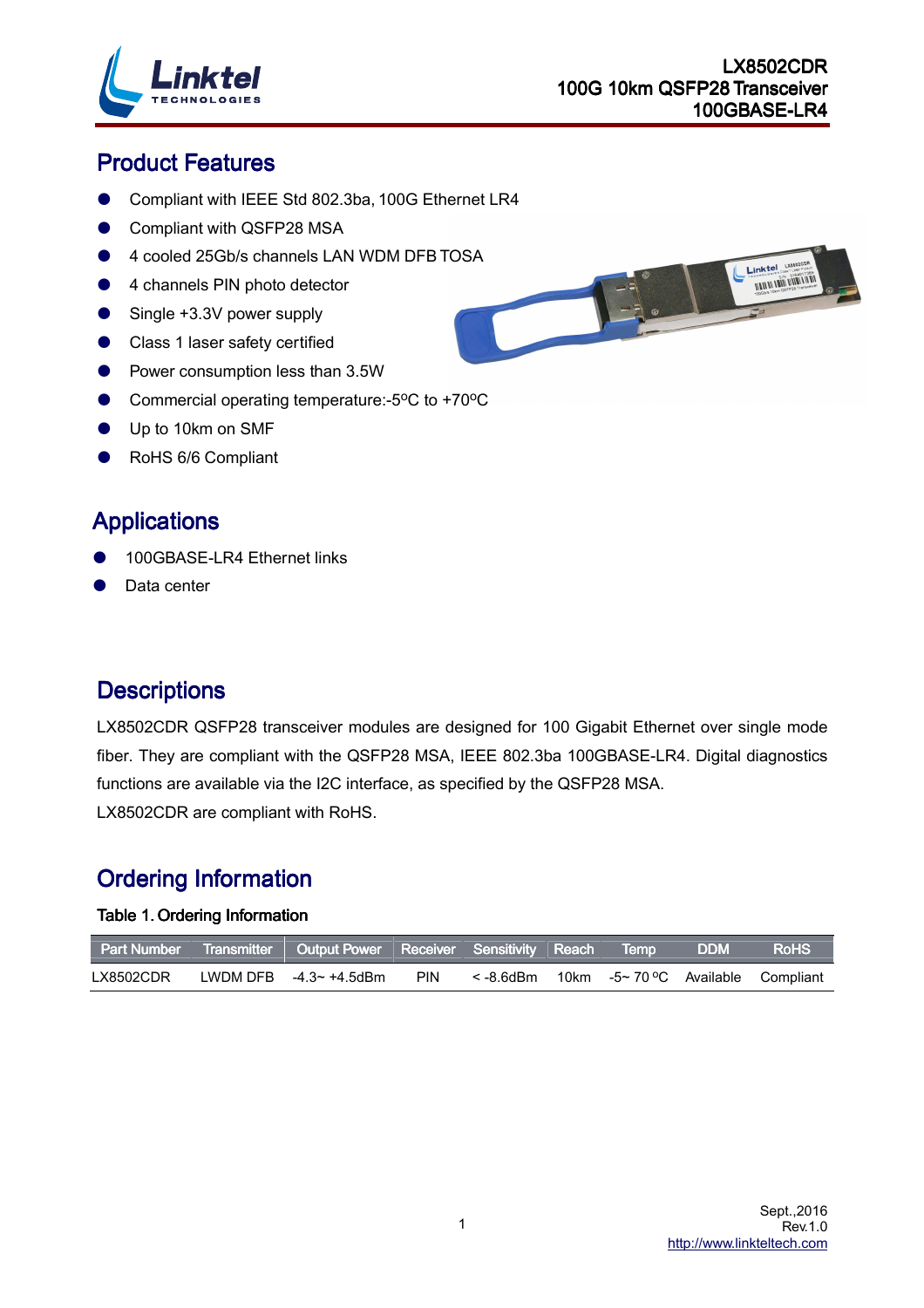

# **Pin Description**

### Table 2. Pin Description

| Pin            | <b>Name</b>    | <b>Function/Description</b>                                | <b>Notes</b>   |
|----------------|----------------|------------------------------------------------------------|----------------|
| 1              | GND            | (Common with Receiver Ground)<br><b>Transmitter Ground</b> | 1              |
| 2              | $Tx2-$         | Transmitter Inverted Data Input                            |                |
| 3              | $Tx2+$         | Transmitter Non-Inverted Data output                       |                |
| $\overline{4}$ | <b>GND</b>     | Transmitter Ground (Common with Receiver Ground)           | 1              |
| 5              | $Tx4-$         | Transmitter Inverted Data Input                            |                |
| 6              | Tx4+           | Transmitter Non-Inverted Data output                       |                |
| 7              | <b>GND</b>     | Transmitter Ground (Common with Receiver Ground)           | 1              |
| 8              | ModSelL        | <b>Module Select</b>                                       | $\overline{2}$ |
| 9              | ResetL         | <b>Module Reset</b>                                        | $\overline{2}$ |
| 10             | <b>VccRx</b>   | 3.3V Power Supply Receiver                                 |                |
| 11             | <b>SCL</b>     | 2-Wire serial Interface Clock                              | $\overline{2}$ |
| 12             | <b>SDA</b>     | 2-Wire serial Interface Data                               | 2              |
| 13             | <b>GND</b>     | Transmitter Ground (Common with Receiver Ground)           | $\mathbf{1}$   |
| 14             | $Rx3+$         | Receiver Non-Inverted Data Output                          |                |
| 15             | $Rx3-$         | Receiver Inverted Data Output                              |                |
| 16             | <b>GND</b>     | Transmitter Ground (Common with Receiver Ground)           | 1              |
| 17             | $Rx1+$         | Receiver Non-Inverted Data Output                          |                |
| 18             | $Rx1-$         | Receiver Inverted Data Output                              |                |
| 19             | GND            | Transmitter Ground (Common with Receiver Ground)           | 1              |
| 20             | <b>GND</b>     | <b>Transmitter Ground</b><br>(Common with Receiver Ground) | 1              |
| 21             | Rx2-           | Receiver Inverted Data Output                              |                |
| 22             | $Rx2+$         | Receiver Non-Inverted Data Output                          |                |
| 23             | <b>GND</b>     | Transmitter Ground (Common with Receiver Ground)           | 1              |
| 24             | Rx4-           | Receiver Inverted Data Output                              | 1              |
| 25             | Rx4+           | Receiver Non-Inverted Data Output                          |                |
| 26             | <b>GND</b>     | <b>Transmitter Ground</b><br>(Common with Receiver Ground) | 1              |
| 27             | <b>ModPrsl</b> | <b>Module Present</b>                                      |                |
| 28             | IntL           | Interrupt                                                  | $\overline{c}$ |
| 29             | VccTx          | 3.3V power supply transmitter                              |                |
| 30             | Vcc1           | 3.3V power supply                                          |                |
| 31             | <b>LPMode</b>  | Low Power Mode                                             | $\overline{2}$ |
| 32             | <b>GND</b>     | <b>Transmitter Ground</b><br>(Common with Receiver Ground) | 1              |
| 33             | $Tx3+$         | Transmitter Non-Inverted Data Input                        |                |
| 34             | $Tx3-$         | Transmitter Inverted Data Output                           |                |
| 35             | <b>GND</b>     | <b>Transmitter Ground</b><br>(Common with Receiver Ground) | 1              |
| 36             | $Tx1+$         | Transmitter Non-Inverted Data Input                        |                |
| 37             | $Tx1-$         | Transmitter Inverted Data Output                           |                |
| 38             | <b>GND</b>     | <b>Transmitter Ground</b><br>(Common with Receiver Ground) | 1              |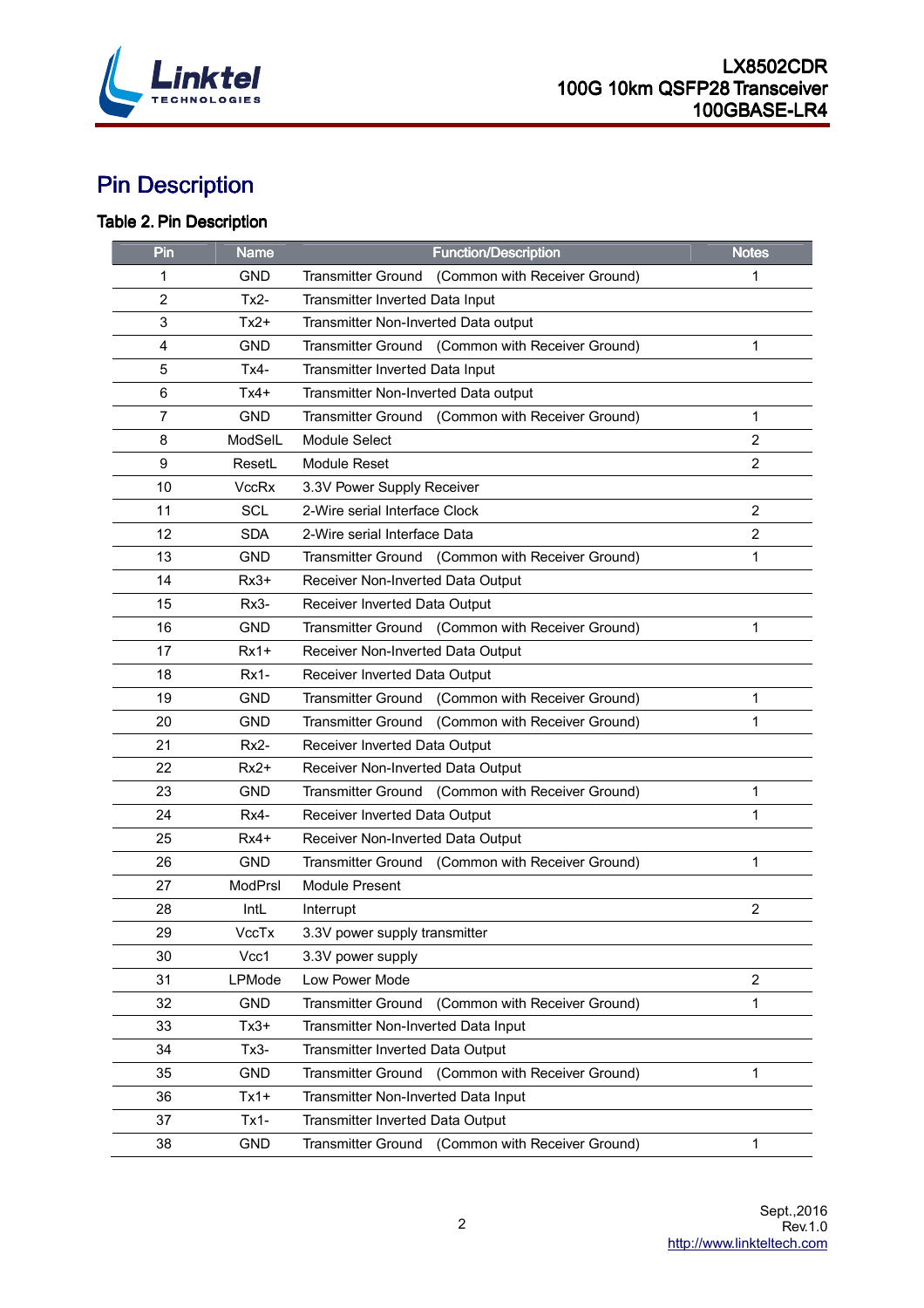

#### Notes:

1. The module signal grounds are isolated from the module case.

2. This is an open collector/drain output that on the host board requires a 4.7KΩ to 10KΩ pull-up resistor to VccHost.



**Top Side** 

**Bottom Side** 

Figure 1. Host PCB QSFP28 pad assignment top view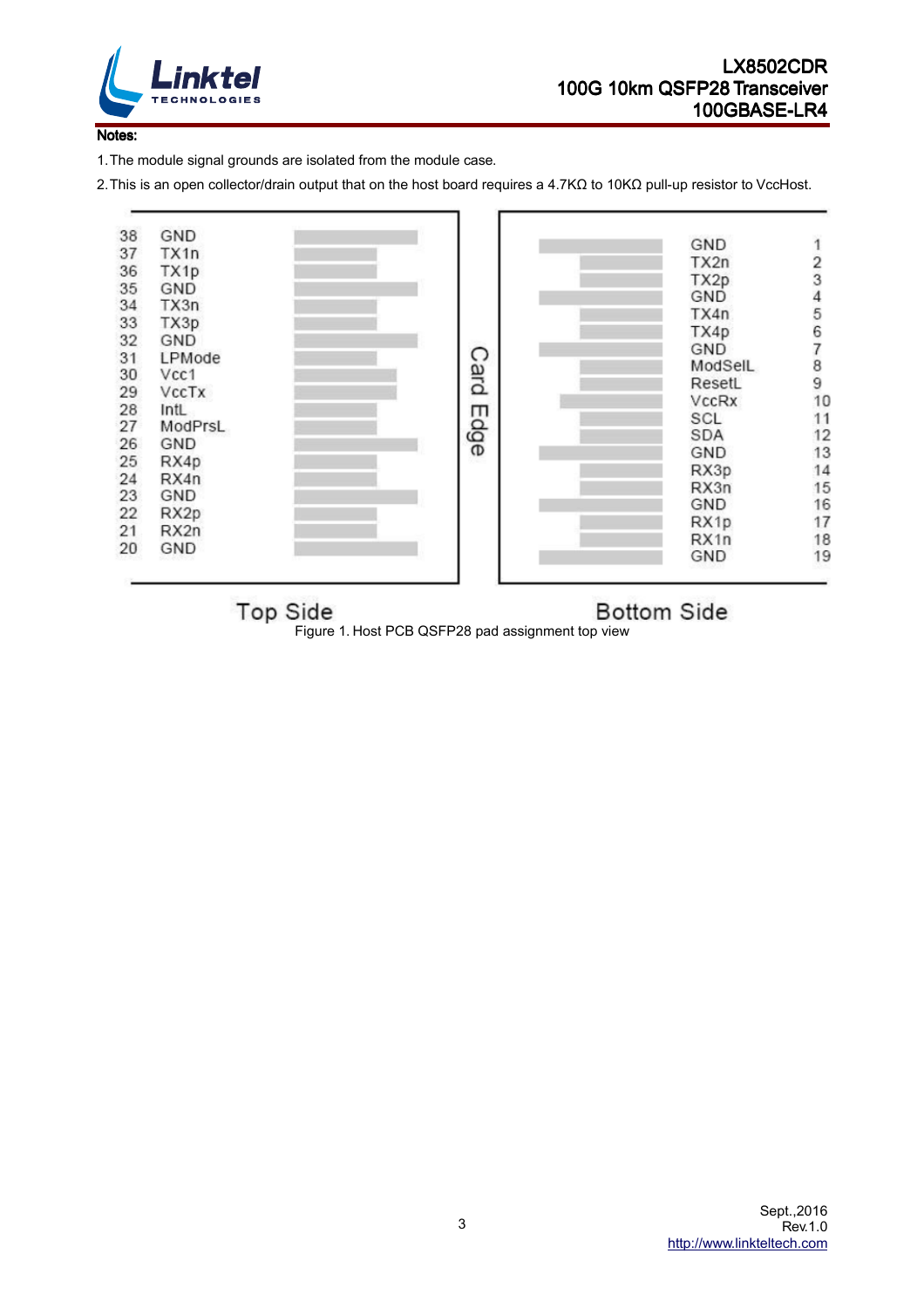

### **Absolute Maximum Ratings**

Stresses in excess of the absolute maximum ratings can cause permanent damage to the device. These are absolute stress ratings only. Functional operation of the device is not implied at these or any other conditions in excess of those given in the operational sections of the data sheet. Exposure to absolute maximum ratings for extended periods can adversely affect device reliability.

#### Table 3. Absolute Maximum Ratings

| Parameter                | <b>Symbol</b> | <b>Minimum</b> | <b>Maximum</b> | Unit |
|--------------------------|---------------|----------------|----------------|------|
| Storage Temperature      | 's            | -40            | 85             | ٥C   |
| <b>Relative Humidity</b> | RH            |                | 95             | %    |
| Supply Voltage           | $\rm V_{CC}$  | $-0.5$         | 4.0            |      |

### **Recommended Operating Conditions**

#### Table 4. Recommended Operating Conditions

| <b>Parameter</b>                  | Symbol         | Min            | <b>Tvo</b> | <b>Max</b> | Unit |
|-----------------------------------|----------------|----------------|------------|------------|------|
| <b>Operating Case Temperature</b> | ١c.            | -5             | 25         | 70         | ٥C   |
| <b>Supply Voltage</b>             | $\rm v_{cc}$   | 3.135          | 3.3        | 3.465      |      |
| Data Rate PER Channel             | $\blacksquare$ | $\blacksquare$ | 25.78125   |            | Gb/s |

# **Transceiver Electrical Characteristics**

#### Table 5. Transceiver Electrical Characteristics

| Parameter                                                     | <b>Symbol</b>         | <b>Minimum</b> | <b>Typical</b> | <b>Maximum</b> | <b>Unit</b> | <b>Notes</b> |
|---------------------------------------------------------------|-----------------------|----------------|----------------|----------------|-------------|--------------|
| Module Supply Current                                         | Icc                   |                |                | 1100           | mA          |              |
| Power Dissipation                                             | $P_D$                 |                | -              | 3500           | mW          |              |
| <b>Transmitter</b>                                            |                       |                |                |                |             |              |
| -Single-ended Input Voltage Tolerance                         |                       | $-0.3$         |                | 4.0            | v           |              |
| Input Differential Impedance                                  | $Z_{IN}$              | -              | 100            |                | Ω           |              |
| Differential Data Input Swing                                 | $V_{IN, P-P}$         | 190            |                | 700            | $mV_{P-P}$  |              |
| Common<br>Mode<br>Voltage<br>AC.<br>Input<br>Tolerance        |                       | 15             |                |                | mV          |              |
| Swing<br><b>Differential</b><br>Input<br>Voltage<br>Threshold |                       | 50             |                |                | mVpp        |              |
| <b>Receiver</b>                                               |                       |                |                |                |             |              |
| Single-ended Output Voltage                                   |                       | $-0.3$         |                | 4.0            | $\vee$      |              |
| Output Differential Impedance                                 | $Z_{O}$               | 90             | 100            | 110            | Ω           |              |
| Differential Data Output Swing                                | $V_{\text{OUT, P-P}}$ | 300            |                | 850            | $mV_{P-P}$  |              |
| AC Common Mode Output Voltage                                 |                       |                |                | 7.5            | mV          |              |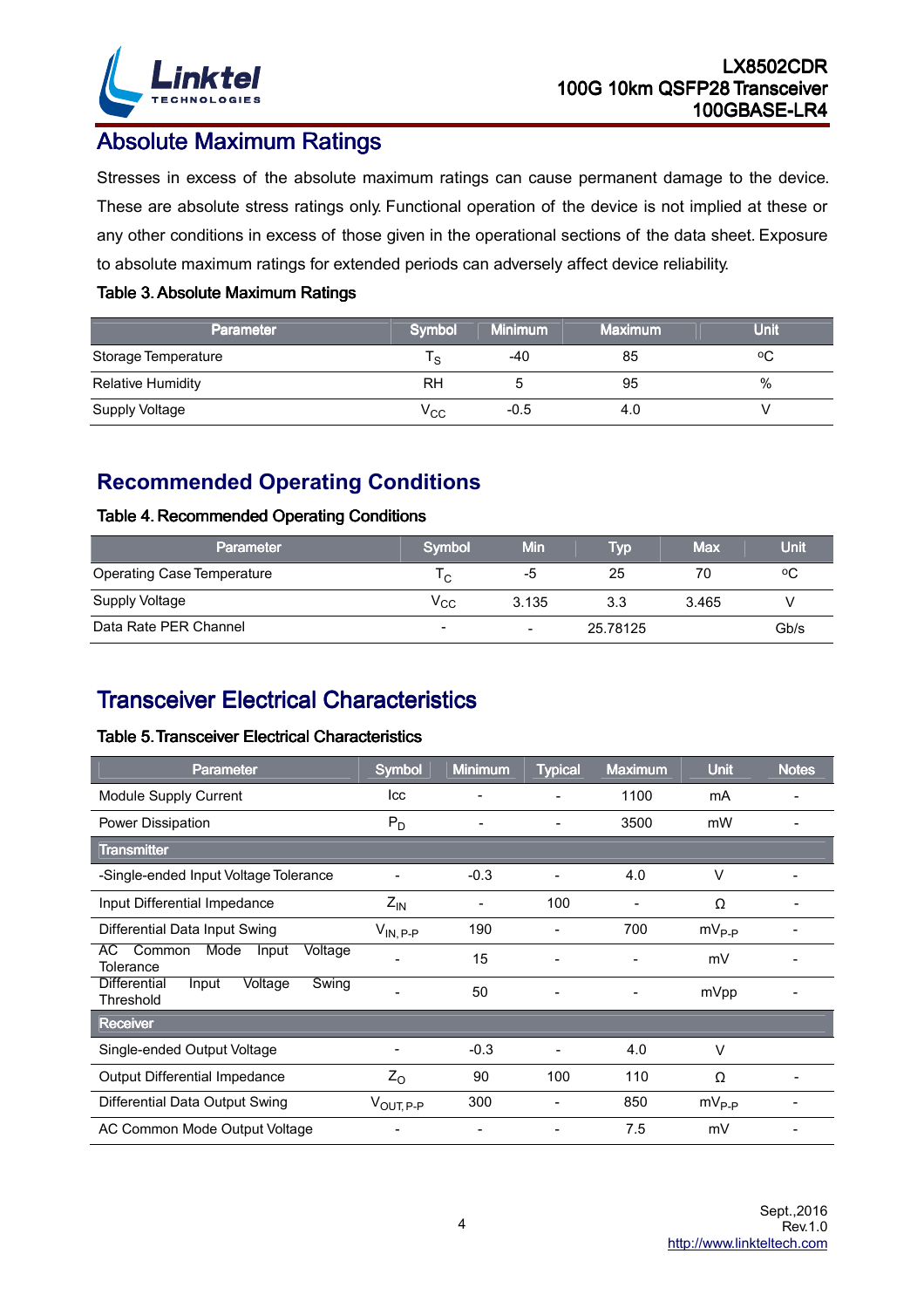

# **Transmitter Optical Characteristics**

#### Table 6. Transmitter Optical Characteristics

| <b>Parameter</b>                  | <b>Symbol</b>  | <b>Minimum</b> | <b>Typical</b> | <b>Maximum</b>                         | <b>Unit</b> | <b>Notes</b> |
|-----------------------------------|----------------|----------------|----------------|----------------------------------------|-------------|--------------|
| Launch Optical Power per lane     | Po             | $-4.3$         |                | $+4.5$                                 | dBm         |              |
| <b>Total Launch Optical Power</b> | Po             | -              |                | $+10.5$                                | dBm         | 1            |
|                                   | L1             | 1294.53        | 1295.56        | 1296.59                                | nm          |              |
|                                   | L <sub>2</sub> | 1299.02        | 1300.05        | 1301.09                                | nm          |              |
| Center Wavelength Range           | L <sub>3</sub> | 1303.54        | 1304.58        | 1305.63                                | nm          |              |
|                                   | L4             | 1308.09        | 1309.14        | 1310.19                                | nm          |              |
| <b>Extinction Ratio</b>           | EX             | 4.0            |                |                                        | dB          | 2            |
| Spectral width(-20dB)             | Δλ             |                |                |                                        | nm          |              |
| Side Mode Suppression Ratio       | <b>SMSR</b>    | 30             |                |                                        | dB          |              |
| Optical Return Loss Tolerance     | ORLT           |                |                | 20                                     | dB          |              |
| Pout @TX-Disable Asserted         | $P_{off}$      |                |                | $-30$                                  | dBm         |              |
| Eye Mask {X1, X2, X3, Y1, Y2, Y3} |                |                |                | $\{0.25, 0.4, 0.45, 0.25, 0.28, 0.4\}$ |             |              |

Notes:

1. The optical power is launched into SMF.

2. Measured with a PRBS 2<sup>31</sup>-1 test pattern @25.78125Gbps.

# **Receiver Optical Characteristics**

#### Table 7. Receiver Optical Characteristics

| <b>Parameter</b>               | <b>Symbol</b>  | <b>Minimum</b>           | <b>Typical</b> | Maximum                  | <b>Unit</b> | <b>Notes</b> |
|--------------------------------|----------------|--------------------------|----------------|--------------------------|-------------|--------------|
|                                | L <sub>1</sub> | 1294.53                  | 1295.56        | 1296.59                  | nm          |              |
| Center Wavelength              | L2             | 1299.02                  | 1300.05        | 1301.09                  | nm          |              |
|                                | L <sub>3</sub> | 1303.54                  | 1304.58        | 1305.63                  | nm          |              |
|                                | L4             | 1308.09                  | 1309.14        | 1310.19                  | nm          |              |
| Sensitivity per Channel        | S              |                          |                | $-8.6$                   | dBm         |              |
| Damage Threshold(each channel) | <b>POL</b>     | 4.5                      | -              | ٠                        | dBm         |              |
| Optical Return Loss            | <b>ORL</b>     | 26                       | -              | $\overline{\phantom{a}}$ | dB          |              |
| <b>LOS De-Assert</b>           | <b>LOSD</b>    | $\overline{\phantom{0}}$ |                | $-11.6$                  | dBm         |              |
| <b>LOS Assert</b>              | <b>LOSA</b>    | $-24$                    |                |                          | dBm         |              |
| <b>LOS Hysteresis</b>          |                | 0.5                      |                |                          | dB          |              |

Notes:

1. Measured with PRBS 231-1 test pattern, 25.78125Gb/s;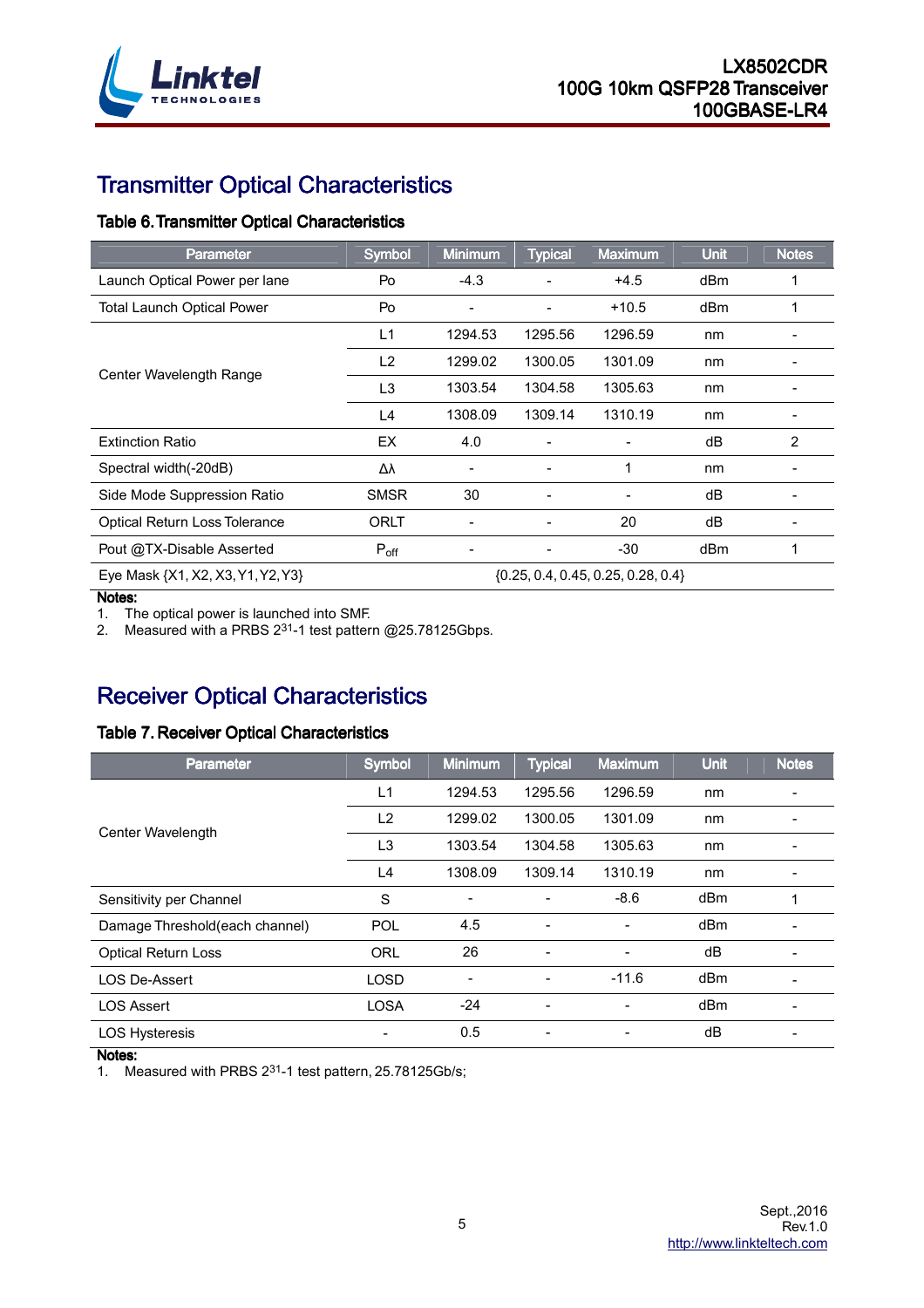

## Recommended Host Board Power Supply Filter Network



Figure 2. Recommended Host Board Power Supply Filter Network

### **Recommended Application Interface Block Diagram**



Figure 4. Recommended Application Interface Block Diagram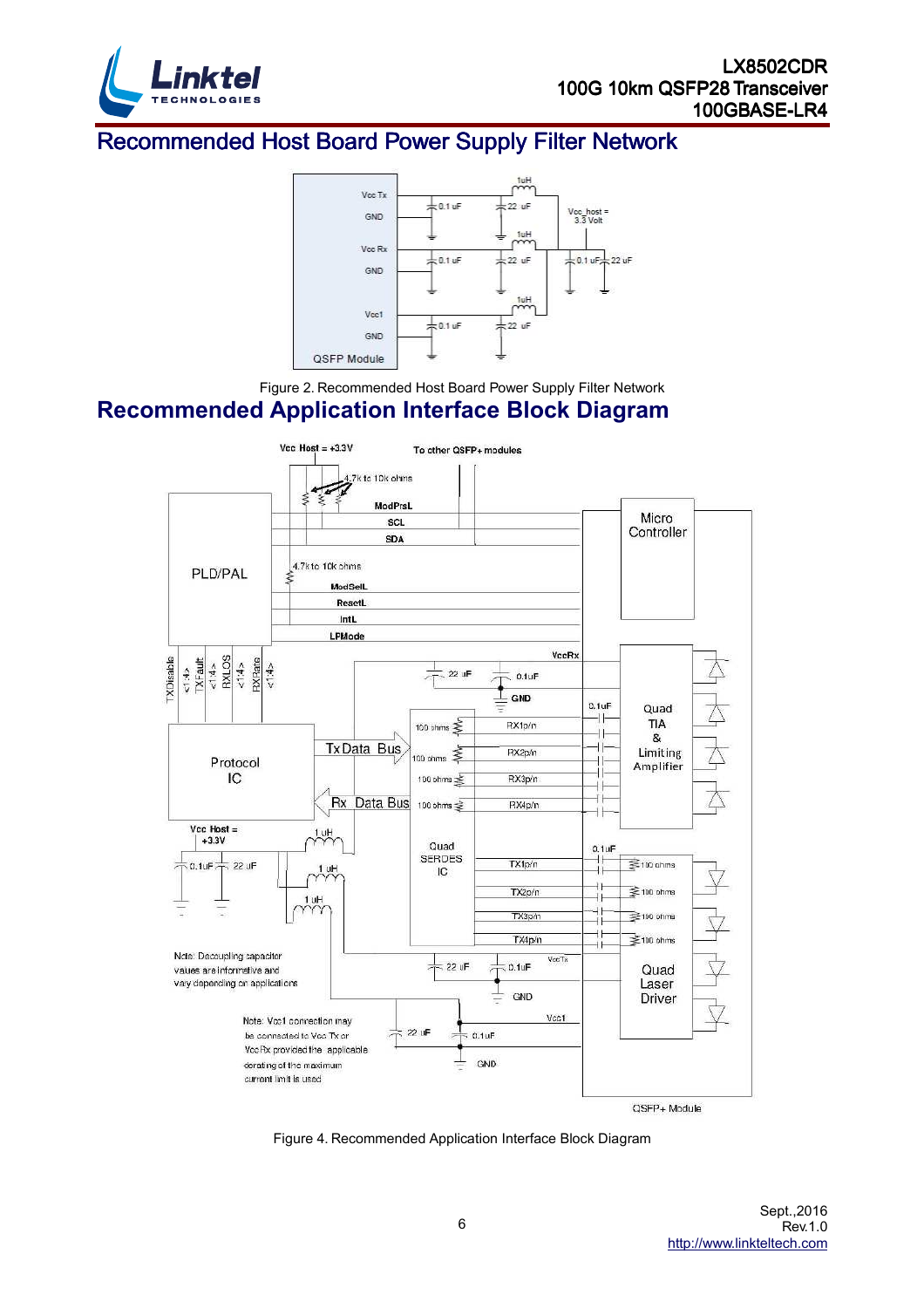

 $4.7 + 0.05$ 

# **Mechanical specifications**